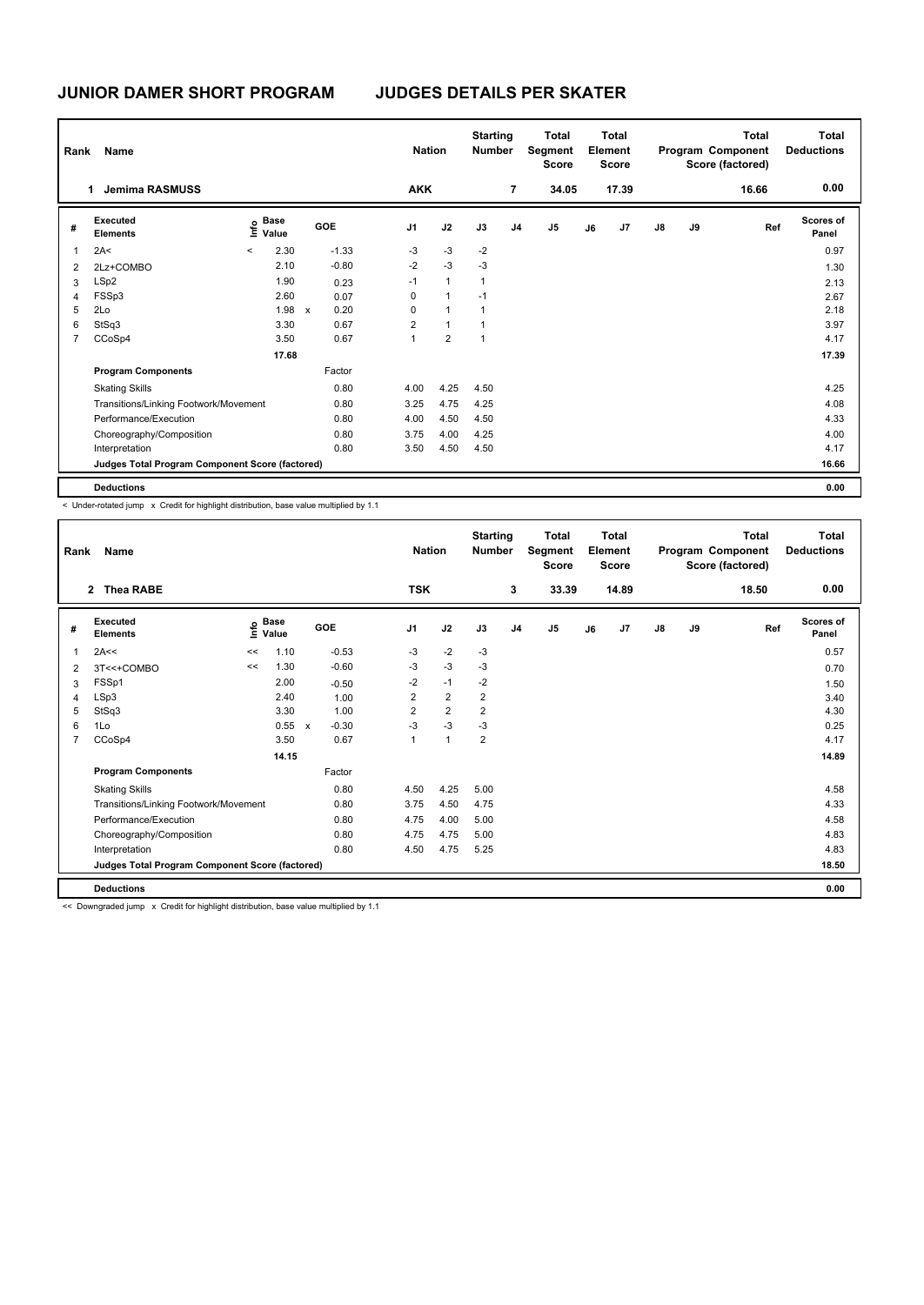# **JUDGES DETAILS PER SKATER**

| Rank | Name                                            |         |                      |              |         | <b>Nation</b>  |              | <b>Starting</b><br><b>Number</b> |                | Total<br>Segment<br><b>Score</b> |    | <b>Total</b><br>Element<br><b>Score</b> |               |    | <b>Total</b><br>Program Component<br>Score (factored) | Total<br><b>Deductions</b> |
|------|-------------------------------------------------|---------|----------------------|--------------|---------|----------------|--------------|----------------------------------|----------------|----------------------------------|----|-----------------------------------------|---------------|----|-------------------------------------------------------|----------------------------|
|      | <b>Sine Mari LEITE</b><br>3                     |         |                      |              |         | <b>OSK</b>     |              |                                  | 1              | 33.26                            |    | 17.58                                   |               |    | 16.68                                                 | 1.00                       |
| #    | Executed<br><b>Elements</b>                     | e       | <b>Base</b><br>Value |              | GOE     | J <sub>1</sub> | J2           | J3                               | J <sub>4</sub> | J <sub>5</sub>                   | J6 | J7                                      | $\mathsf{J}8$ | J9 | Ref                                                   | Scores of<br>Panel         |
| 1    | 2A<                                             | $\prec$ | 2.30                 |              | $-0.50$ | $-1$           | 0            | $-2$                             |                |                                  |    |                                         |               |    |                                                       | 1.80                       |
| 2    | 3Lo<<                                           | <<      | 1.80                 |              | $-0.90$ | -3             | $-3$         | $-3$                             |                |                                  |    |                                         |               |    |                                                       | 0.90                       |
| 3    | FSSp1                                           |         | 2.00                 |              | 0.03    | $-2$           | $-1$         | 2                                |                |                                  |    |                                         |               |    |                                                       | 2.03                       |
| 4    | StSq2                                           |         | 2.60                 |              | 0.67    | 1              | $\mathbf{1}$ | 2                                |                |                                  |    |                                         |               |    |                                                       | 3.27                       |
| 5    | LSp3                                            |         | 2.40                 |              | 0.07    | $-1$           | 0            | 1                                |                |                                  |    |                                         |               |    |                                                       | 2.47                       |
| 6    | $2Lz+2T$                                        |         | 3.74                 | $\mathsf{x}$ | $-0.30$ | $-1$           | $-1$         | $-1$                             |                |                                  |    |                                         |               |    |                                                       | 3.44                       |
| 7    | CCoSp4                                          |         | 3.50                 |              | 0.17    | 1              | $\mathbf 0$  | 0                                |                |                                  |    |                                         |               |    |                                                       | 3.67                       |
|      |                                                 |         | 18.34                |              |         |                |              |                                  |                |                                  |    |                                         |               |    |                                                       | 17.58                      |
|      | <b>Program Components</b>                       |         |                      |              | Factor  |                |              |                                  |                |                                  |    |                                         |               |    |                                                       |                            |
|      | <b>Skating Skills</b>                           |         |                      |              | 0.80    | 4.25           | 4.00         | 4.50                             |                |                                  |    |                                         |               |    |                                                       | 4.25                       |
|      | Transitions/Linking Footwork/Movement           |         |                      |              | 0.80    | 3.75           | 3.50         | 4.50                             |                |                                  |    |                                         |               |    |                                                       | 3.92                       |
|      | Performance/Execution                           |         |                      |              | 0.80    | 4.25           | 4.25         | 4.75                             |                |                                  |    |                                         |               |    |                                                       | 4.42                       |
|      | Choreography/Composition                        |         |                      |              | 0.80    | 3.75           | 3.75         | 4.50                             |                |                                  |    |                                         |               |    |                                                       | 4.00                       |
|      | Interpretation                                  |         |                      |              | 0.80    | 3.75           | 4.25         | 4.75                             |                |                                  |    |                                         |               |    |                                                       | 4.25                       |
|      | Judges Total Program Component Score (factored) |         |                      |              |         |                |              |                                  |                |                                  |    |                                         |               |    |                                                       | 16.68                      |
|      | <b>Deductions</b>                               |         |                      | Falls:       | $-1.00$ |                |              |                                  |                |                                  |    |                                         |               |    |                                                       | $-1.00$                    |

< Under-rotated jump << Downgraded jump x Credit for highlight distribution, base value multiplied by 1.1

| Rank           | Name                                            |         |               |              |            |                | <b>Nation</b> |                | <b>Starting</b><br><b>Number</b> |                | <b>Total</b><br>Segment<br><b>Score</b> |    | <b>Total</b><br>Element<br><b>Score</b> |               |    | <b>Total</b><br>Program Component<br>Score (factored) | <b>Total</b><br><b>Deductions</b> |
|----------------|-------------------------------------------------|---------|---------------|--------------|------------|----------------|---------------|----------------|----------------------------------|----------------|-----------------------------------------|----|-----------------------------------------|---------------|----|-------------------------------------------------------|-----------------------------------|
|                | 4 Cindy XIA                                     |         |               |              |            | <b>OSK</b>     |               |                |                                  | 11             | 31.74                                   |    | 15.74                                   |               |    | 16.00                                                 | 0.00                              |
| #              | Executed<br><b>Elements</b>                     | lnfo    | Base<br>Value |              | <b>GOE</b> | J <sub>1</sub> |               | J2             | J3                               | J <sub>4</sub> | J <sub>5</sub>                          | J6 | J7                                      | $\mathsf{J}8$ | J9 | Ref                                                   | <b>Scores of</b><br>Panel         |
| 1              | 2A<                                             | $\prec$ | 2.30          |              | $-1.17$    | $-2$           |               | $-3$           | $-2$                             |                |                                         |    |                                         |               |    |                                                       | 1.13                              |
| 2              | 3S<+COMBO                                       | $\prec$ | 2.90          |              | $-1.87$    | $-2$           |               | $-3$           | $-3$                             |                |                                         |    |                                         |               |    |                                                       | 1.03                              |
| 3              | FSSp1                                           |         | 2.00          |              | $-0.20$    | 0              |               | $-1$           | $-1$                             |                |                                         |    |                                         |               |    |                                                       | 1.80                              |
| $\overline{4}$ | 2Lo                                             |         | 1.98          | $\mathsf{x}$ | 0.30       |                |               | $\mathbf{1}$   | $\overline{1}$                   |                |                                         |    |                                         |               |    |                                                       | 2.28                              |
| 5              | CCoSp4                                          |         | 3.50          |              | 0.00       | 0              |               | 0              | 0                                |                |                                         |    |                                         |               |    |                                                       | 3.50                              |
| 6              | StSq2                                           |         | 2.60          |              | 0.50       |                |               | $\overline{1}$ |                                  |                |                                         |    |                                         |               |    |                                                       | 3.10                              |
| $\overline{7}$ | LSp3                                            |         | 2.40          |              | 0.50       | 1              |               | $\overline{1}$ | $\overline{1}$                   |                |                                         |    |                                         |               |    |                                                       | 2.90                              |
|                |                                                 |         | 17.68         |              |            |                |               |                |                                  |                |                                         |    |                                         |               |    |                                                       | 15.74                             |
|                | <b>Program Components</b>                       |         |               |              | Factor     |                |               |                |                                  |                |                                         |    |                                         |               |    |                                                       |                                   |
|                | <b>Skating Skills</b>                           |         |               |              | 0.80       | 4.25           |               | 3.50           | 4.25                             |                |                                         |    |                                         |               |    |                                                       | 4.00                              |
|                | Transitions/Linking Footwork/Movement           |         |               |              | 0.80       | 3.75           |               | 4.25           | 4.00                             |                |                                         |    |                                         |               |    |                                                       | 4.00                              |
|                | Performance/Execution                           |         |               |              | 0.80       | 3.75           |               | 4.00           | 4.00                             |                |                                         |    |                                         |               |    |                                                       | 3.92                              |
|                | Choreography/Composition                        |         |               |              | 0.80       | 4.25           |               | 3.75           | 4.25                             |                |                                         |    |                                         |               |    |                                                       | 4.08                              |
|                | Interpretation                                  |         |               |              | 0.80       | 4.00           |               | 3.75           | 4.25                             |                |                                         |    |                                         |               |    |                                                       | 4.00                              |
|                | Judges Total Program Component Score (factored) |         |               |              |            |                |               |                |                                  |                |                                         |    |                                         |               |    |                                                       | 16.00                             |
|                | <b>Deductions</b>                               |         |               |              |            |                |               |                |                                  |                |                                         |    |                                         |               |    |                                                       | 0.00                              |

< Under-rotated jump x Credit for highlight distribution, base value multiplied by 1.1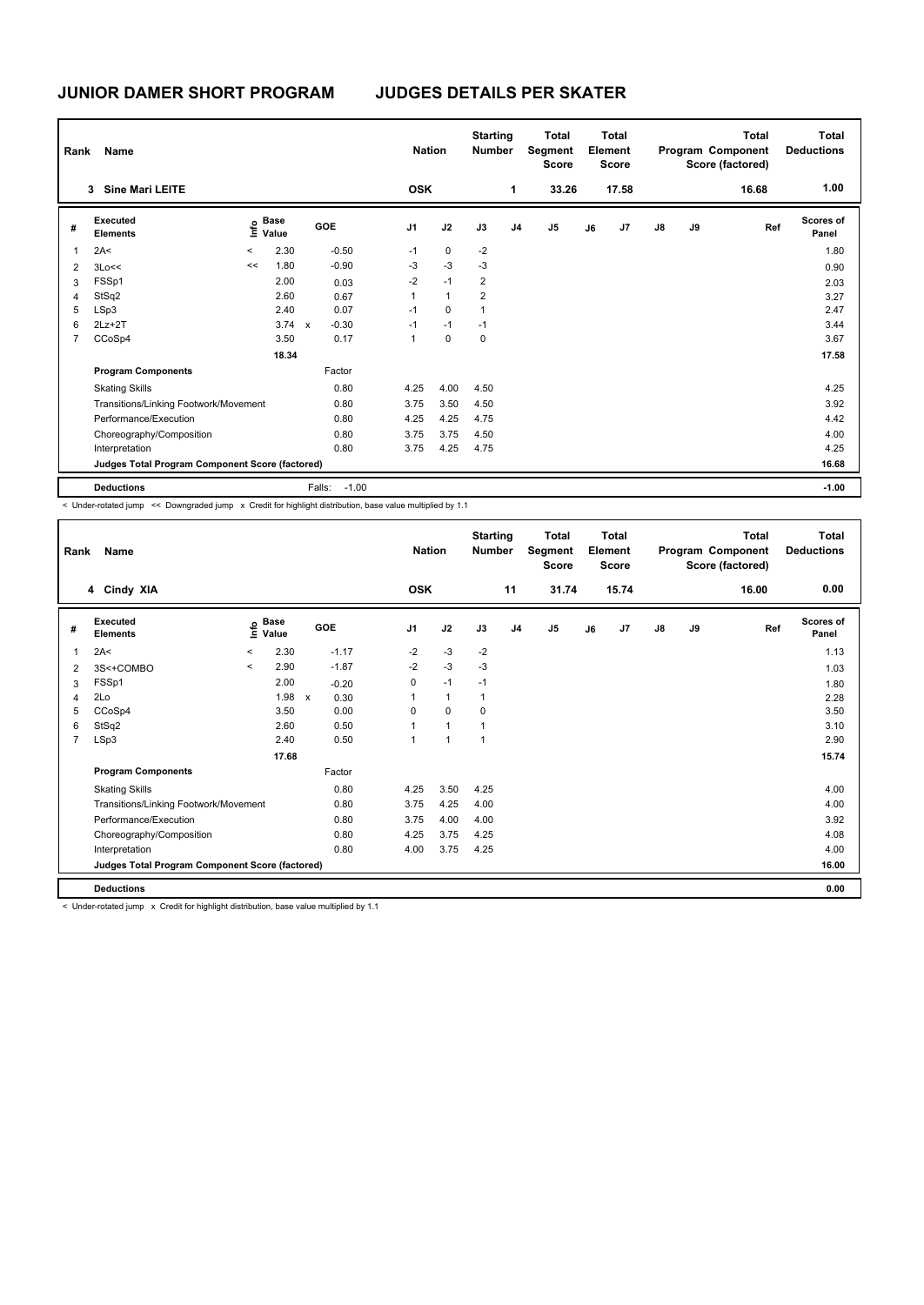| Rank           | Name                                            |                          |                      |              |         | <b>Nation</b>  |              | <b>Starting</b><br><b>Number</b> |                | <b>Total</b><br>Segment<br><b>Score</b> |    | <b>Total</b><br>Element<br>Score |               |    | Total<br>Program Component<br>Score (factored) | <b>Total</b><br><b>Deductions</b> |
|----------------|-------------------------------------------------|--------------------------|----------------------|--------------|---------|----------------|--------------|----------------------------------|----------------|-----------------------------------------|----|----------------------------------|---------------|----|------------------------------------------------|-----------------------------------|
|                | <b>Pernille MOEN</b><br>5.                      |                          |                      |              |         | <b>OSK</b>     |              |                                  | $\mathbf{2}$   | 29.43                                   |    | 15.05                            |               |    | 15.38                                          | 1.00                              |
| #              | Executed<br><b>Elements</b>                     | $\mathop{\mathsf{Info}}$ | <b>Base</b><br>Value |              | GOE     | J <sub>1</sub> | J2           | J3                               | J <sub>4</sub> | J <sub>5</sub>                          | J6 | J7                               | $\mathsf{J}8$ | J9 | Ref                                            | <b>Scores of</b><br>Panel         |
| 1              | 2A<                                             | $\,<\,$                  | 2.30                 |              | $-1.50$ | $-3$           | $-3$         | $-3$                             |                |                                         |    |                                  |               |    |                                                | 0.80                              |
| $\overline{2}$ | $2F+2T$                                         |                          | 3.10                 |              | 0.00    | 0              | $\mathbf 0$  | 0                                |                |                                         |    |                                  |               |    |                                                | 3.10                              |
| 3              | FSSp1                                           |                          | 2.00                 |              | $-0.60$ | $-2$           | $-2$         | $-2$                             |                |                                         |    |                                  |               |    |                                                | 1.40                              |
| 4              | 2Lo                                             |                          | 1.98                 | $\mathsf{x}$ | $-0.20$ | 0              | $\mathbf 0$  | $-2$                             |                |                                         |    |                                  |               |    |                                                | 1.78                              |
| 5              | LSp2                                            |                          | 1.90                 |              | 0.17    | $\Omega$       | $\Omega$     | $\overline{1}$                   |                |                                         |    |                                  |               |    |                                                | 2.07                              |
| 6              | StSq2                                           |                          | 2.60                 |              | 0.50    | 1              | $\mathbf{1}$ | 1                                |                |                                         |    |                                  |               |    |                                                | 3.10                              |
| $\overline{7}$ | CCoSp3                                          |                          | 3.00                 |              | $-0.20$ | $\Omega$       | $\mathbf 0$  | $-2$                             |                |                                         |    |                                  |               |    |                                                | 2.80                              |
|                |                                                 |                          | 16.88                |              |         |                |              |                                  |                |                                         |    |                                  |               |    |                                                | 15.05                             |
|                | <b>Program Components</b>                       |                          |                      |              | Factor  |                |              |                                  |                |                                         |    |                                  |               |    |                                                |                                   |
|                | <b>Skating Skills</b>                           |                          |                      |              | 0.80    | 3.75           | 3.75         | 4.00                             |                |                                         |    |                                  |               |    |                                                | 3.83                              |
|                | Transitions/Linking Footwork/Movement           |                          |                      |              | 0.80    | 3.25           | 3.50         | 3.75                             |                |                                         |    |                                  |               |    |                                                | 3.50                              |
|                | Performance/Execution                           |                          |                      |              | 0.80    | 3.75           | 4.25         | 4.25                             |                |                                         |    |                                  |               |    |                                                | 4.08                              |
|                | Choreography/Composition                        |                          |                      |              | 0.80    | 3.50           | 4.00         | 4.00                             |                |                                         |    |                                  |               |    |                                                | 3.83                              |
|                | Interpretation                                  |                          |                      |              | 0.80    | 3.50           | 4.25         | 4.25                             |                |                                         |    |                                  |               |    |                                                | 4.00                              |
|                | Judges Total Program Component Score (factored) |                          |                      |              |         |                |              |                                  |                |                                         |    |                                  |               |    |                                                | 15.38                             |
|                | <b>Deductions</b>                               |                          |                      | Falls:       | $-1.00$ |                |              |                                  |                |                                         |    |                                  |               |    |                                                | $-1.00$                           |

< Under-rotated jump x Credit for highlight distribution, base value multiplied by 1.1

| Rank | Name                                            |    |                                  |              |            |                | <b>Nation</b>  | <b>Starting</b><br><b>Number</b> |                | <b>Total</b><br>Segment<br><b>Score</b> |    | Total<br>Element<br><b>Score</b> |               |    | Total<br>Program Component<br>Score (factored) | Total<br><b>Deductions</b> |
|------|-------------------------------------------------|----|----------------------------------|--------------|------------|----------------|----------------|----------------------------------|----------------|-----------------------------------------|----|----------------------------------|---------------|----|------------------------------------------------|----------------------------|
|      | <b>Thea KARLSTAD</b><br>6                       |    |                                  |              |            | <b>BKK</b>     |                |                                  | 9              | 27.20                                   |    | 14.38                            |               |    | 12.82                                          | 0.00                       |
| #    | Executed<br><b>Elements</b>                     |    | <b>Base</b><br>e Base<br>⊆ Value |              | <b>GOE</b> | J <sub>1</sub> | J2             | J3                               | J <sub>4</sub> | J5                                      | J6 | J7                               | $\mathsf{J}8$ | J9 | Ref                                            | <b>Scores of</b><br>Panel  |
| 1    | LSp4                                            |    | 2.70                             |              | 0.83       | 2              | $\overline{2}$ | $\mathbf{1}$                     |                |                                         |    |                                  |               |    |                                                | 3.53                       |
| 2    | $2Lz+2T$                                        |    | 3.40                             |              | $-0.20$    | 0              | $-1$           | $-1$                             |                |                                         |    |                                  |               |    |                                                | 3.20                       |
| 3    | 2A<<                                            | << | 1.10                             |              | $-0.60$    | -3             | $-3$           | -3                               |                |                                         |    |                                  |               |    |                                                | 0.50                       |
| 4    | FSSp3                                           |    | 2.60                             |              | $-0.23$    | $-2$           | $\mathbf{1}$   | $-2$                             |                |                                         |    |                                  |               |    |                                                | 2.37                       |
| 5    | 2Lo                                             |    | 1.98                             | $\mathsf{x}$ | 0.20       | 1              | $\Omega$       | 1                                |                |                                         |    |                                  |               |    |                                                | 2.18                       |
| 6    | StSq2                                           |    | 2.60                             |              | 0.00       | 0              | $\mathbf 0$    | $\mathbf 0$                      |                |                                         |    |                                  |               |    |                                                | 2.60                       |
| 7    | CCoSp                                           |    | 0.00                             |              | 0.00       |                |                |                                  |                |                                         |    |                                  |               |    |                                                | 0.00                       |
|      |                                                 |    | 14.38                            |              |            |                |                |                                  |                |                                         |    |                                  |               |    |                                                | 14.38                      |
|      | <b>Program Components</b>                       |    |                                  |              | Factor     |                |                |                                  |                |                                         |    |                                  |               |    |                                                |                            |
|      | <b>Skating Skills</b>                           |    |                                  |              | 0.80       | 3.50           | 3.25           | 3.75                             |                |                                         |    |                                  |               |    |                                                | 3.50                       |
|      | Transitions/Linking Footwork/Movement           |    |                                  |              | 0.80       | 2.50           | 3.00           | 3.25                             |                |                                         |    |                                  |               |    |                                                | 2.92                       |
|      | Performance/Execution                           |    |                                  |              | 0.80       | 2.75           | 3.50           | 3.25                             |                |                                         |    |                                  |               |    |                                                | 3.17                       |
|      | Choreography/Composition                        |    |                                  |              | 0.80       | 3.50           | 3.50           | 3.50                             |                |                                         |    |                                  |               |    |                                                | 3.50                       |
|      | Interpretation                                  |    |                                  |              | 0.80       | 2.50           | 3.25           | 3.00                             |                |                                         |    |                                  |               |    |                                                | 2.92                       |
|      | Judges Total Program Component Score (factored) |    |                                  |              |            |                |                |                                  |                |                                         |    |                                  |               |    |                                                | 12.82                      |
|      | <b>Deductions</b>                               |    |                                  |              |            |                |                |                                  |                |                                         |    |                                  |               |    |                                                | 0.00                       |

<< Downgraded jump x Credit for highlight distribution, base value multiplied by 1.1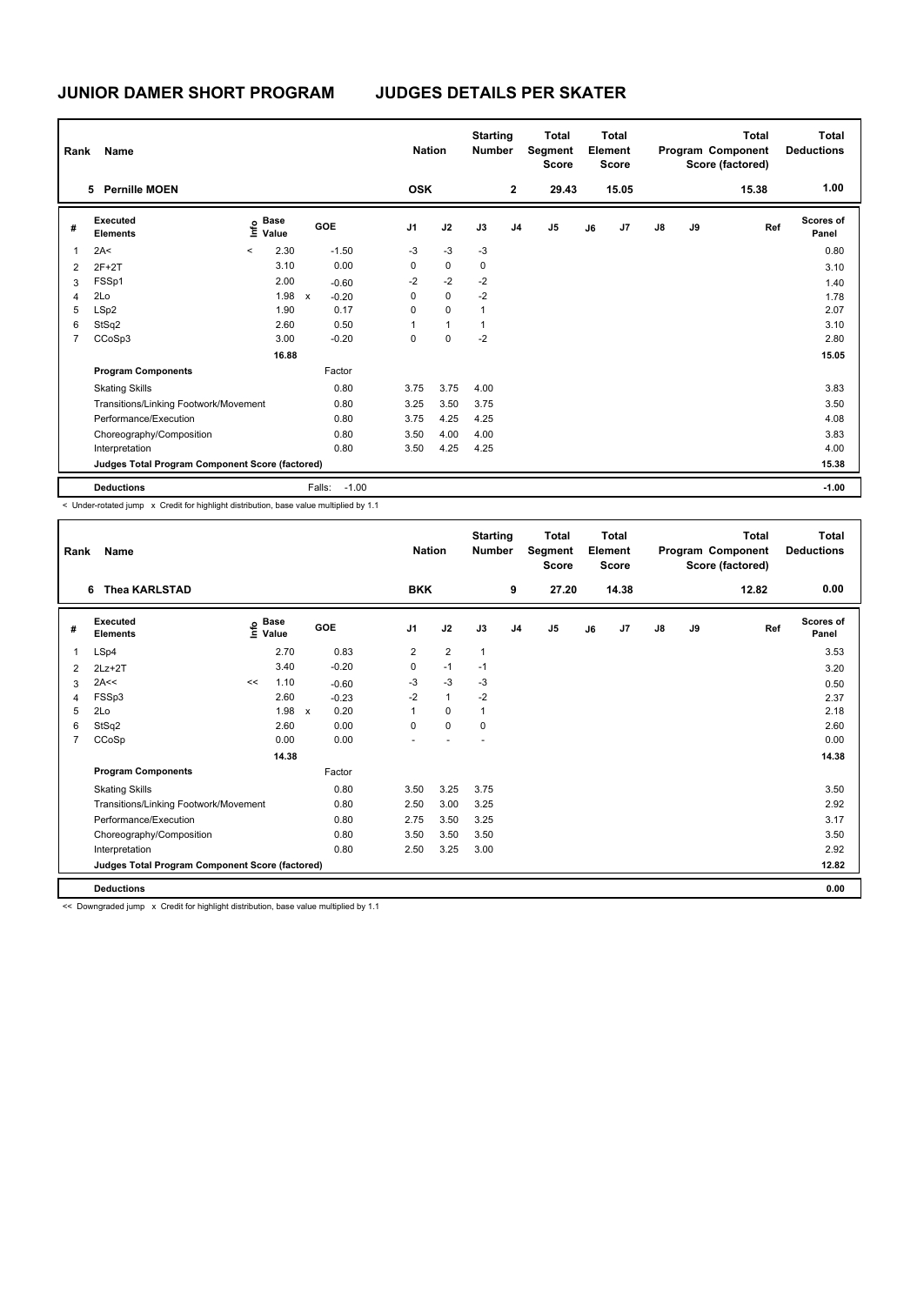| Rank | Name                                            |         |               |         | <b>Nation</b>  |              | <b>Starting</b><br><b>Number</b> |                | <b>Total</b><br>Segment<br><b>Score</b> |    | Total<br>Element<br><b>Score</b> |               |    | Total<br>Program Component<br>Score (factored) | <b>Total</b><br><b>Deductions</b> |
|------|-------------------------------------------------|---------|---------------|---------|----------------|--------------|----------------------------------|----------------|-----------------------------------------|----|----------------------------------|---------------|----|------------------------------------------------|-----------------------------------|
|      | Nora Eggen BACHER<br>$\overline{7}$             |         |               |         | <b>AKK</b>     |              |                                  | 5              | 26.46                                   |    | 13.34                            |               |    | 13.12                                          | 0.00                              |
| #    | Executed<br><b>Elements</b>                     | lnfo    | Base<br>Value | GOE     | J <sub>1</sub> | J2           | J3                               | J <sub>4</sub> | J <sub>5</sub>                          | J6 | J7                               | $\mathsf{J}8$ | J9 | Ref                                            | Scores of<br>Panel                |
| 1    | 2A<<                                            | <<      | 1.10          | $-0.60$ | $-3$           | $-3$         | $-3$                             |                |                                         |    |                                  |               |    |                                                | 0.50                              |
| 2    | LSp2                                            |         | 1.90          | $-0.03$ | $-1$           | $-1$         | $\overline{1}$                   |                |                                         |    |                                  |               |    |                                                | 1.87                              |
| 3    | $2F+2T<$                                        | $\prec$ | 2.70          | $-0.70$ | $-2$           | $-3$         | $-2$                             |                |                                         |    |                                  |               |    |                                                | 2.00                              |
| 4    | 2Lo                                             |         | 1.80          | 0.00    | $-1$           | $\mathbf{1}$ | 0                                |                |                                         |    |                                  |               |    |                                                | 1.80                              |
| 5    | FSSp1                                           |         | 2.00          | $-0.40$ | $-2$           | $-1$         | $-1$                             |                |                                         |    |                                  |               |    |                                                | 1.60                              |
| 6    | StSq2                                           |         | 2.60          | 0.17    | 0              | $\mathbf 0$  | $\mathbf{1}$                     |                |                                         |    |                                  |               |    |                                                | 2.77                              |
|      | CCoSp3                                          |         | 3.00          | $-0.20$ | $-1$           | $\mathbf 0$  | $-1$                             |                |                                         |    |                                  |               |    |                                                | 2.80                              |
|      |                                                 |         | 15.10         |         |                |              |                                  |                |                                         |    |                                  |               |    |                                                | 13.34                             |
|      | <b>Program Components</b>                       |         |               | Factor  |                |              |                                  |                |                                         |    |                                  |               |    |                                                |                                   |
|      | <b>Skating Skills</b>                           |         |               | 0.80    | 3.50           | 3.00         | 3.25                             |                |                                         |    |                                  |               |    |                                                | 3.25                              |
|      | Transitions/Linking Footwork/Movement           |         |               | 0.80    | 3.25           | 3.00         | 3.25                             |                |                                         |    |                                  |               |    |                                                | 3.17                              |
|      | Performance/Execution                           |         |               | 0.80    | 3.25           | 3.25         | 3.50                             |                |                                         |    |                                  |               |    |                                                | 3.33                              |
|      | Choreography/Composition                        |         |               | 0.80    | 3.50           | 3.25         | 3.25                             |                |                                         |    |                                  |               |    |                                                | 3.33                              |
|      | Interpretation                                  |         |               | 0.80    | 3.25           | 3.25         | 3.50                             |                |                                         |    |                                  |               |    |                                                | 3.33                              |
|      | Judges Total Program Component Score (factored) |         |               |         |                |              |                                  |                |                                         |    |                                  |               |    |                                                | 13.12                             |
|      | <b>Deductions</b>                               |         |               |         |                |              |                                  |                |                                         |    |                                  |               |    |                                                | 0.00                              |

< Under-rotated jump << Downgraded jump

| Rank           | Name                                            |         |                                             |                           |         | <b>Nation</b>  |              | <b>Starting</b><br><b>Number</b> |                | <b>Total</b><br>Segment<br><b>Score</b> |    | <b>Total</b><br>Element<br><b>Score</b> |               |    | Total<br>Program Component<br>Score (factored) | Total<br><b>Deductions</b> |
|----------------|-------------------------------------------------|---------|---------------------------------------------|---------------------------|---------|----------------|--------------|----------------------------------|----------------|-----------------------------------------|----|-----------------------------------------|---------------|----|------------------------------------------------|----------------------------|
|                | <b>Karoline RÅNES</b><br>8                      |         |                                             |                           |         | <b>TSK</b>     |              |                                  | 12             | 25.63                                   |    | 14.35                                   |               |    | 14.28                                          | 3.00                       |
| #              | Executed<br><b>Elements</b>                     |         | <b>Base</b><br>e <sup>Base</sup><br>⊆ Value |                           | GOE     | J <sub>1</sub> | J2           | J3                               | J <sub>4</sub> | J <sub>5</sub>                          | J6 | J <sub>7</sub>                          | $\mathsf{J}8$ | J9 | Ref                                            | <b>Scores of</b><br>Panel  |
| 1              | 2Lo                                             |         | 1.80                                        |                           | 0.10    | 1              | $\mathbf{1}$ | $-1$                             |                |                                         |    |                                         |               |    |                                                | 1.90                       |
| 2              | 2A<                                             | $\prec$ | 2.30                                        |                           | $-1.50$ | $-3$           | $-3$         | $-3$                             |                |                                         |    |                                         |               |    |                                                | 0.80                       |
| 3              | StSq2                                           |         | 2.60                                        |                           | $-0.70$ | $-3$           | $-3$         | $-1$                             |                |                                         |    |                                         |               |    |                                                | 1.90                       |
| $\overline{4}$ | LSp1                                            |         | 1.50                                        |                           | 0.17    | 0              | $\mathbf 0$  | $\mathbf{1}$                     |                |                                         |    |                                         |               |    |                                                | 1.67                       |
| 5              | FSSp3                                           |         | 2.60                                        |                           | 0.07    | $\Omega$       | $\mathbf{1}$ | $-1$                             |                |                                         |    |                                         |               |    |                                                | 2.67                       |
| 6              | $2F+2T$                                         |         | 3.41                                        | $\boldsymbol{\mathsf{x}}$ | $-0.90$ | $-3$           | $-3$         | -3                               |                |                                         |    |                                         |               |    |                                                | 2.51                       |
| $\overline{7}$ | CCoSp3                                          |         | 3.00                                        |                           | $-0.10$ | 0              | $-1$         | 0                                |                |                                         |    |                                         |               |    |                                                | 2.90                       |
|                |                                                 |         | 17.21                                       |                           |         |                |              |                                  |                |                                         |    |                                         |               |    |                                                | 14.35                      |
|                | <b>Program Components</b>                       |         |                                             |                           | Factor  |                |              |                                  |                |                                         |    |                                         |               |    |                                                |                            |
|                | <b>Skating Skills</b>                           |         |                                             |                           | 0.80    | 3.75           | 4.00         | 4.00                             |                |                                         |    |                                         |               |    |                                                | 3.92                       |
|                | Transitions/Linking Footwork/Movement           |         |                                             |                           | 0.80    | 2.50           | 3.50         | 3.75                             |                |                                         |    |                                         |               |    |                                                | 3.25                       |
|                | Performance/Execution                           |         |                                             |                           | 0.80    | 3.00           | 3.25         | 4.00                             |                |                                         |    |                                         |               |    |                                                | 3.42                       |
|                | Choreography/Composition                        |         |                                             |                           | 0.80    | 3.75           | 3.50         | 3.75                             |                |                                         |    |                                         |               |    |                                                | 3.67                       |
|                | Interpretation                                  |         |                                             |                           | 0.80    | 2.75           | 4.00         | 4.00                             |                |                                         |    |                                         |               |    |                                                | 3.58                       |
|                | Judges Total Program Component Score (factored) |         |                                             |                           |         |                |              |                                  |                |                                         |    |                                         |               |    |                                                | 14.28                      |
|                | <b>Deductions</b>                               |         |                                             | Falls:                    | $-3.00$ |                |              |                                  |                |                                         |    |                                         |               |    |                                                | $-3.00$                    |

< Under-rotated jump x Credit for highlight distribution, base value multiplied by 1.1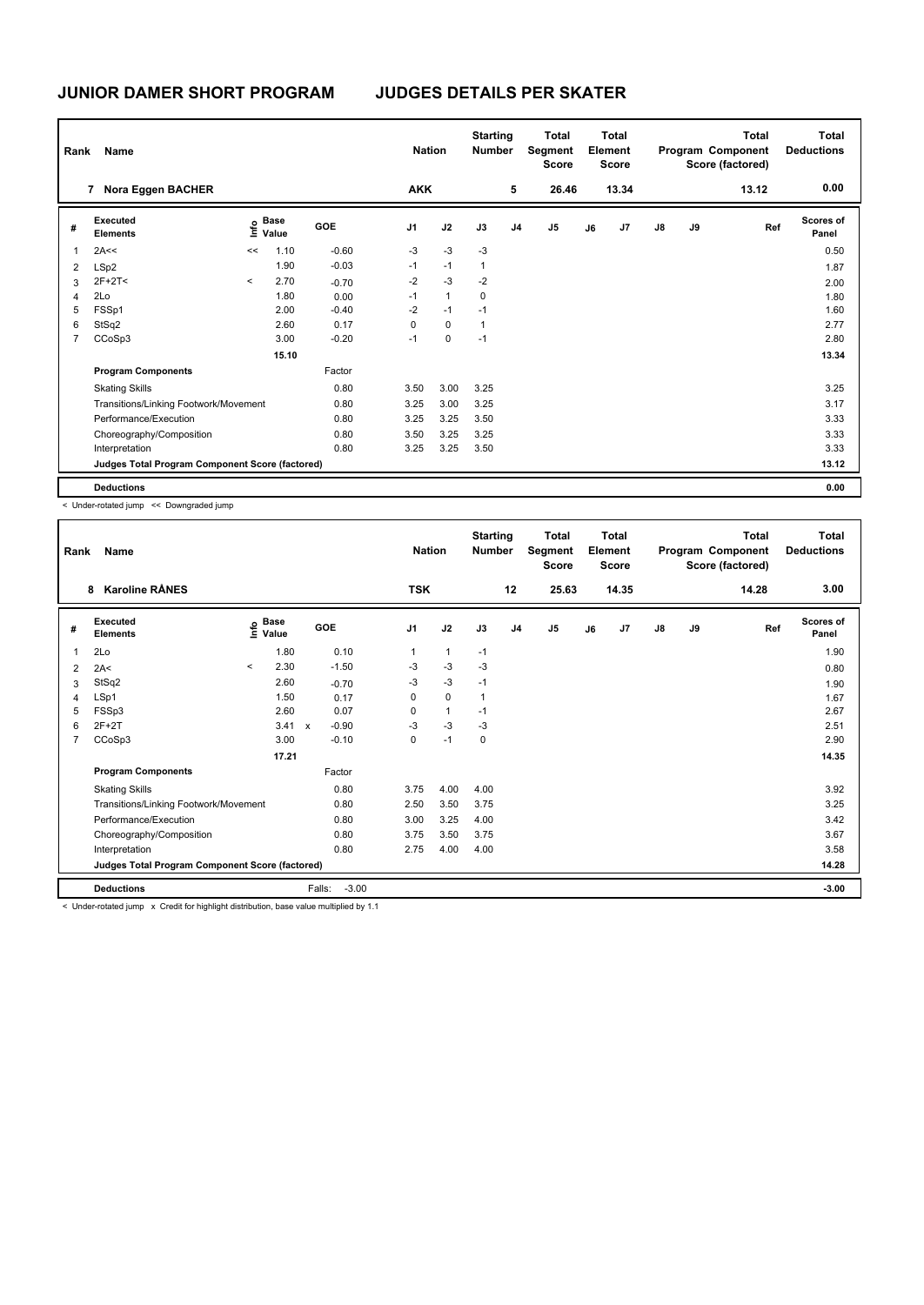| Rank | Name                                            |               |                      |              |         | <b>Nation</b>  |             | <b>Starting</b><br><b>Number</b> |                | <b>Total</b><br>Segment<br><b>Score</b> |    | <b>Total</b><br>Element<br><b>Score</b> |               |    | <b>Total</b><br>Program Component<br>Score (factored) | Total<br><b>Deductions</b> |
|------|-------------------------------------------------|---------------|----------------------|--------------|---------|----------------|-------------|----------------------------------|----------------|-----------------------------------------|----|-----------------------------------------|---------------|----|-------------------------------------------------------|----------------------------|
|      | <b>Sunniva HANSEN</b><br>9                      |               |                      |              |         | <b>OSK</b>     |             |                                  | 6              | 22.84                                   |    | 12.78                                   |               |    | 12.06                                                 | 2.00                       |
| #    | Executed<br><b>Elements</b>                     | $\frac{1}{2}$ | <b>Base</b><br>Value |              | GOE     | J <sub>1</sub> | J2          | J3                               | J <sub>4</sub> | J <sub>5</sub>                          | J6 | J7                                      | $\mathsf{J}8$ | J9 | Ref                                                   | Scores of<br>Panel         |
|      | $2F+2T<$                                        | $\checkmark$  | 2.70                 |              | $-0.90$ | $-3$           | $-3$        | $-3$                             |                |                                         |    |                                         |               |    |                                                       | 1.80                       |
| 2    | 2Lo                                             |               | 1.80                 |              | $-0.40$ | $-2$           | $-1$        | $-1$                             |                |                                         |    |                                         |               |    |                                                       | 1.40                       |
| 3    | CCoSp4                                          |               | 3.50                 |              | 0.00    | 0              | $\mathbf 0$ | 0                                |                |                                         |    |                                         |               |    |                                                       | 3.50                       |
| 4    | 2A<<                                            | <<            | 1.21                 | $\mathsf{x}$ | $-0.60$ | $-3$           | $-3$        | $-3$                             |                |                                         |    |                                         |               |    |                                                       | 0.61                       |
| 5    | LSp2                                            |               | 1.90                 |              | 0.00    | 0              | 0           | 0                                |                |                                         |    |                                         |               |    |                                                       | 1.90                       |
| 6    | StSq2                                           |               | 2.60                 |              | 0.17    | 0              | $\mathbf 0$ |                                  |                |                                         |    |                                         |               |    |                                                       | 2.77                       |
| 7    | FSSpB                                           |               | 1.70                 |              | $-0.90$ | -3             | $-3$        | $-3$                             |                |                                         |    |                                         |               |    |                                                       | 0.80                       |
|      |                                                 |               | 15.41                |              |         |                |             |                                  |                |                                         |    |                                         |               |    |                                                       | 12.78                      |
|      | <b>Program Components</b>                       |               |                      |              | Factor  |                |             |                                  |                |                                         |    |                                         |               |    |                                                       |                            |
|      | <b>Skating Skills</b>                           |               |                      |              | 0.80    | 2.75           | 3.25        | 3.00                             |                |                                         |    |                                         |               |    |                                                       | 3.00                       |
|      | Transitions/Linking Footwork/Movement           |               |                      |              | 0.80    | 2.50           | 3.00        | 2.75                             |                |                                         |    |                                         |               |    |                                                       | 2.75                       |
|      | Performance/Execution                           |               |                      |              | 0.80    | 3.25           | 3.50        | 3.00                             |                |                                         |    |                                         |               |    |                                                       | 3.25                       |
|      | Choreography/Composition                        |               |                      |              | 0.80    | 3.25           | 3.25        | 2.75                             |                |                                         |    |                                         |               |    |                                                       | 3.08                       |
|      | Interpretation                                  |               |                      |              | 0.80    | 2.75           | 3.00        | 3.25                             |                |                                         |    |                                         |               |    |                                                       | 3.00                       |
|      | Judges Total Program Component Score (factored) |               |                      |              |         |                |             |                                  |                |                                         |    |                                         |               |    |                                                       | 12.06                      |
|      | <b>Deductions</b>                               |               |                      | Falls:       | $-2.00$ |                |             |                                  |                |                                         |    |                                         |               |    |                                                       | $-2.00$                    |

< Under-rotated jump << Downgraded jump x Credit for highlight distribution, base value multiplied by 1.1

| Rank | <b>Name</b>                                     |    |                                             |                         |                | <b>Nation</b> | <b>Starting</b><br><b>Number</b> |                | <b>Total</b><br>Segment<br><b>Score</b> |    | <b>Total</b><br>Element<br><b>Score</b> |               |    | <b>Total</b><br>Program Component<br>Score (factored) | <b>Total</b><br><b>Deductions</b> |
|------|-------------------------------------------------|----|---------------------------------------------|-------------------------|----------------|---------------|----------------------------------|----------------|-----------------------------------------|----|-----------------------------------------|---------------|----|-------------------------------------------------------|-----------------------------------|
| 10   | <b>Thea HOLMSEN</b>                             |    |                                             |                         | <b>TT</b>      |               |                                  | 4              | 22.84                                   |    | 11.58                                   |               |    | 12.26                                                 | 1.00                              |
| #    | Executed<br><b>Elements</b>                     |    | <b>Base</b><br>은 <sup>Base</sup><br>트 Value | <b>GOE</b>              | J <sub>1</sub> | J2            | J3                               | J <sub>4</sub> | J <sub>5</sub>                          | J6 | J7                                      | $\mathsf{J}8$ | J9 | Ref                                                   | <b>Scores of</b><br>Panel         |
| 1    | 2A<<                                            | << | 1.10                                        | $-0.60$                 | -3             | $-3$          | $-3$                             |                |                                         |    |                                         |               |    |                                                       | 0.50                              |
| 2    | 2Lz+COMBO                                       |    | 2.10                                        | $-0.90$                 | $-3$           | $-3$          | $-3$                             |                |                                         |    |                                         |               |    |                                                       | 1.20                              |
| 3    | CCoSp3                                          |    | 3.00                                        | 0.00                    | 0              | $\pmb{0}$     | 0                                |                |                                         |    |                                         |               |    |                                                       | 3.00                              |
| 4    | 2Lo                                             |    | 1.98                                        | $\mathsf{x}$<br>$-0.70$ | $-2$           | $-2$          | $-3$                             |                |                                         |    |                                         |               |    |                                                       | 1.28                              |
| 5    | LSp2                                            |    | 1.90                                        | 0.33                    | 0              | $\mathbf{1}$  | 1                                |                |                                         |    |                                         |               |    |                                                       | 2.23                              |
| 6    | StSq1                                           |    | 1.80                                        | 0.17                    |                | $\mathbf 0$   | $\Omega$                         |                |                                         |    |                                         |               |    |                                                       | 1.97                              |
| 7    | FSSp1                                           |    | 2.00                                        | $-0.60$                 | $-2$           | $-1$          | $-3$                             |                |                                         |    |                                         |               |    |                                                       | 1.40                              |
|      |                                                 |    | 13.88                                       |                         |                |               |                                  |                |                                         |    |                                         |               |    |                                                       | 11.58                             |
|      | <b>Program Components</b>                       |    |                                             | Factor                  |                |               |                                  |                |                                         |    |                                         |               |    |                                                       |                                   |
|      | <b>Skating Skills</b>                           |    |                                             | 0.80                    | 3.50           | 3.25          | 3.00                             |                |                                         |    |                                         |               |    |                                                       | 3.25                              |
|      | Transitions/Linking Footwork/Movement           |    |                                             | 0.80                    | 2.50           | 3.00          | 3.00                             |                |                                         |    |                                         |               |    |                                                       | 2.83                              |
|      | Performance/Execution                           |    |                                             | 0.80                    | 3.25           | 2.75          | 3.25                             |                |                                         |    |                                         |               |    |                                                       | 3.08                              |
|      | Choreography/Composition                        |    |                                             | 0.80                    | 3.50           | 3.25          | 3.00                             |                |                                         |    |                                         |               |    |                                                       | 3.25                              |
|      | Interpretation                                  |    |                                             | 0.80                    | 2.75           | 2.75          | 3.25                             |                |                                         |    |                                         |               |    |                                                       | 2.92                              |
|      | Judges Total Program Component Score (factored) |    |                                             |                         |                |               |                                  |                |                                         |    |                                         |               |    |                                                       | 12.26                             |
|      | <b>Deductions</b>                               |    |                                             | $-1.00$<br>Falls:       |                |               |                                  |                |                                         |    |                                         |               |    |                                                       | $-1.00$                           |

<< Downgraded jump x Credit for highlight distribution, base value multiplied by 1.1